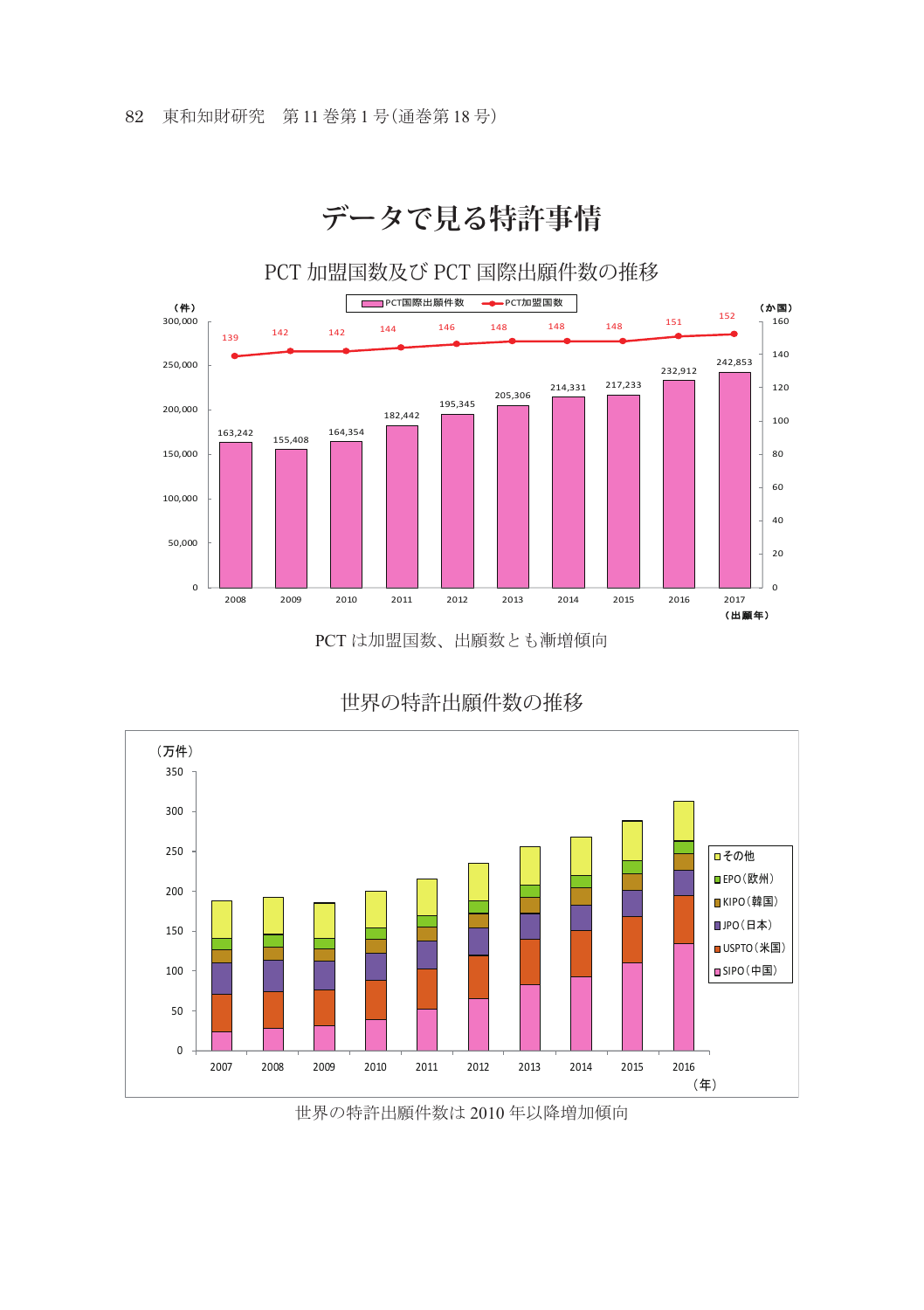

世界の意匠登録出願件数の推移

世界の意匠登録出願は 2012 年以降 80-100 万件で安定



世界の商標登録出願件数の推移

(特許庁年報 2018 年度版より抜粋)

世界の商標登録出願は 2010 年以降増加傾向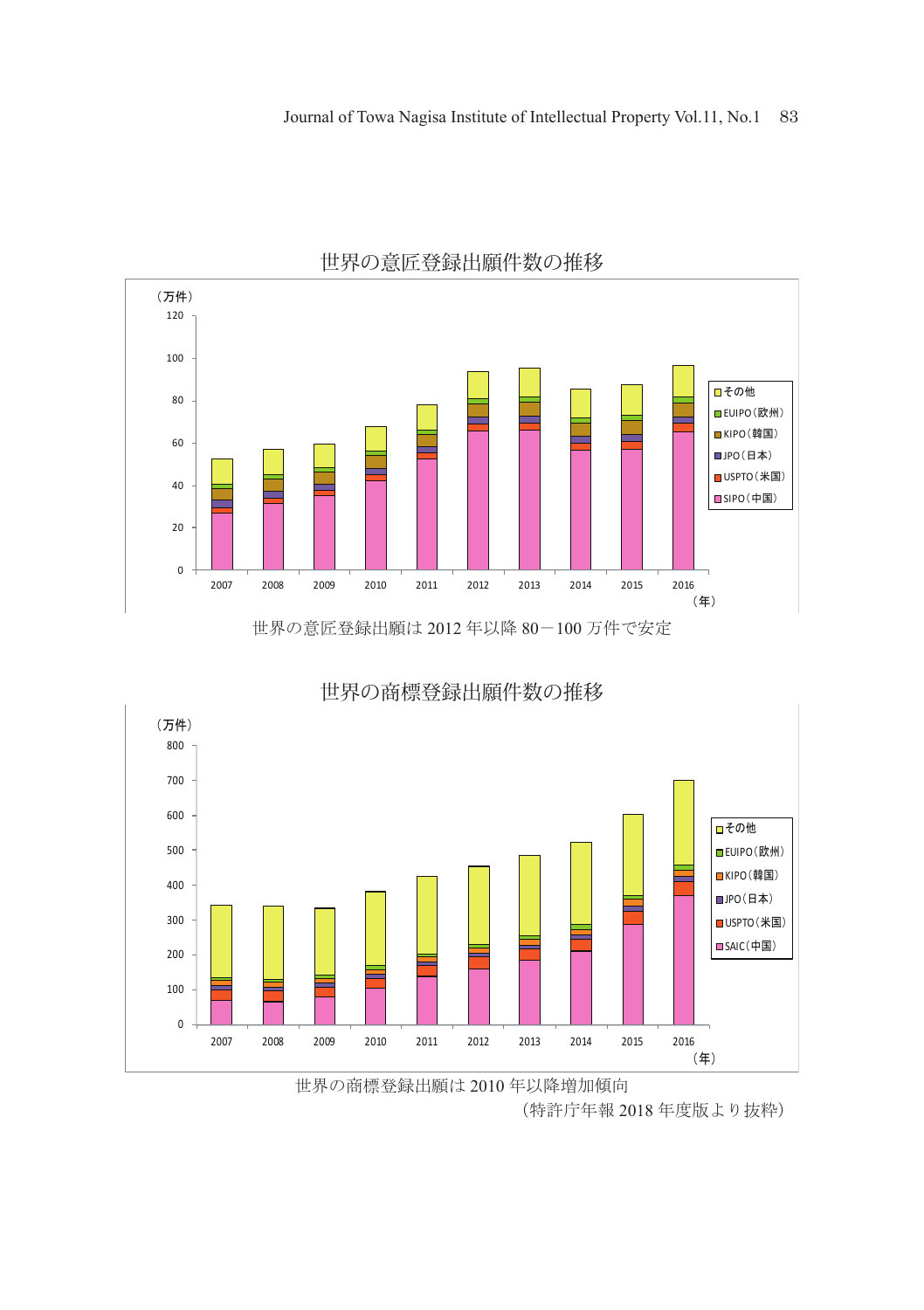## **Patent Statistics**

Number of PCT member countries and number of PCT international



The number of member countries and the number of applications are gradually increasing in PCT.



Change in the number of patent applications

The number of patent applications in the world tends to increase after 2010.